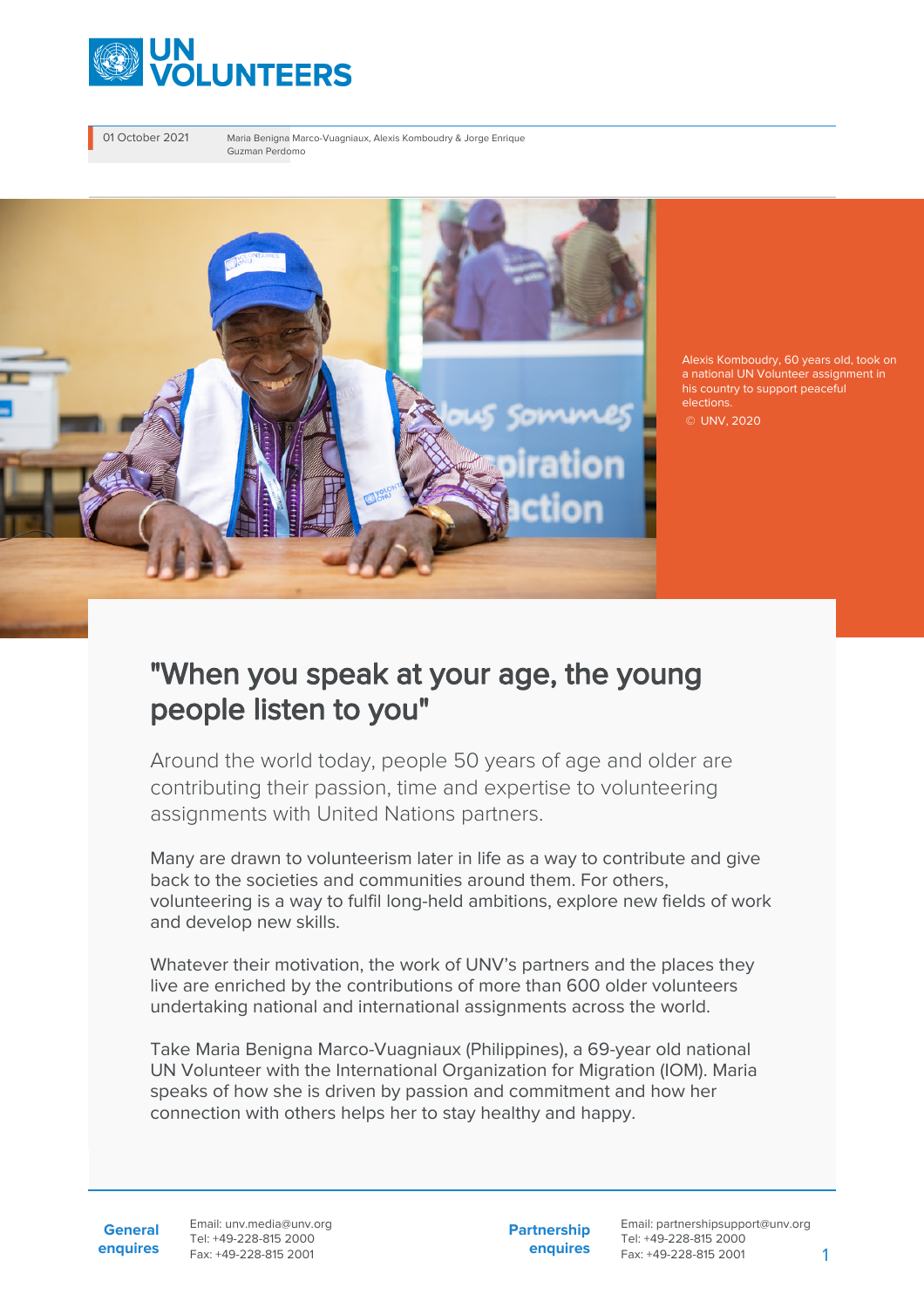

As the Administrative Assistant in a department of 80 staff, I feel I am contributing in my simple way. I am learning to recognize my strengths and how to improve them. I provide substantive support and help out when colleagues have personal challenges. I render time to show empathy, lift their spirits and give advice if they are troubled, and I am proud of this. My motto is: "The best way to find yourself is to lose yourself in the service of others". --Maria Benigna Marco-Vuagniaux, UN Volunteer with IOM

Alexis Komboudry, a former national UN Volunteer in his home country of Burkina Faso, came to volunteer at age 60 following a 15-year stint with the United Nations Development Programme (UNDP), where he helped communities implement decentralization projects. After retiring, Alexis says he saw a call from UNDP for volunteers to support elections and thought to himself, "Why not get involved and see how local communities take ownership of the electoral process?".

Alexis managed eight polling stations, trained polling station attendants and supervised the deployment of electoral material. He also took part in the sensitization of communities for a peaceful electoral process, and was able to reach fellow Burkinabe of all generations.

On the ground, someone said to me, "When you speak at your age, the young people listen to you". -- Alexis Komboudry, former national UN Volunteer with UNDP, Burkina Faso

Of the 638 volunteers aged fifty or above who served with UNV in 2021 to date, 494 are aged fifty plus, 125 are over the age of sixty, and 19 are 70 years old or more. The majority of these are serving in international

General Email: unv.media@unv.org **enquires** Fax: +49-228-815 2001 Tel: +49-228-815 2000

**Partnership enquires**

Email: partnershipsupport@unv.org Tel: +49-228-815 2000 Fax: +49-228-815 2001 2